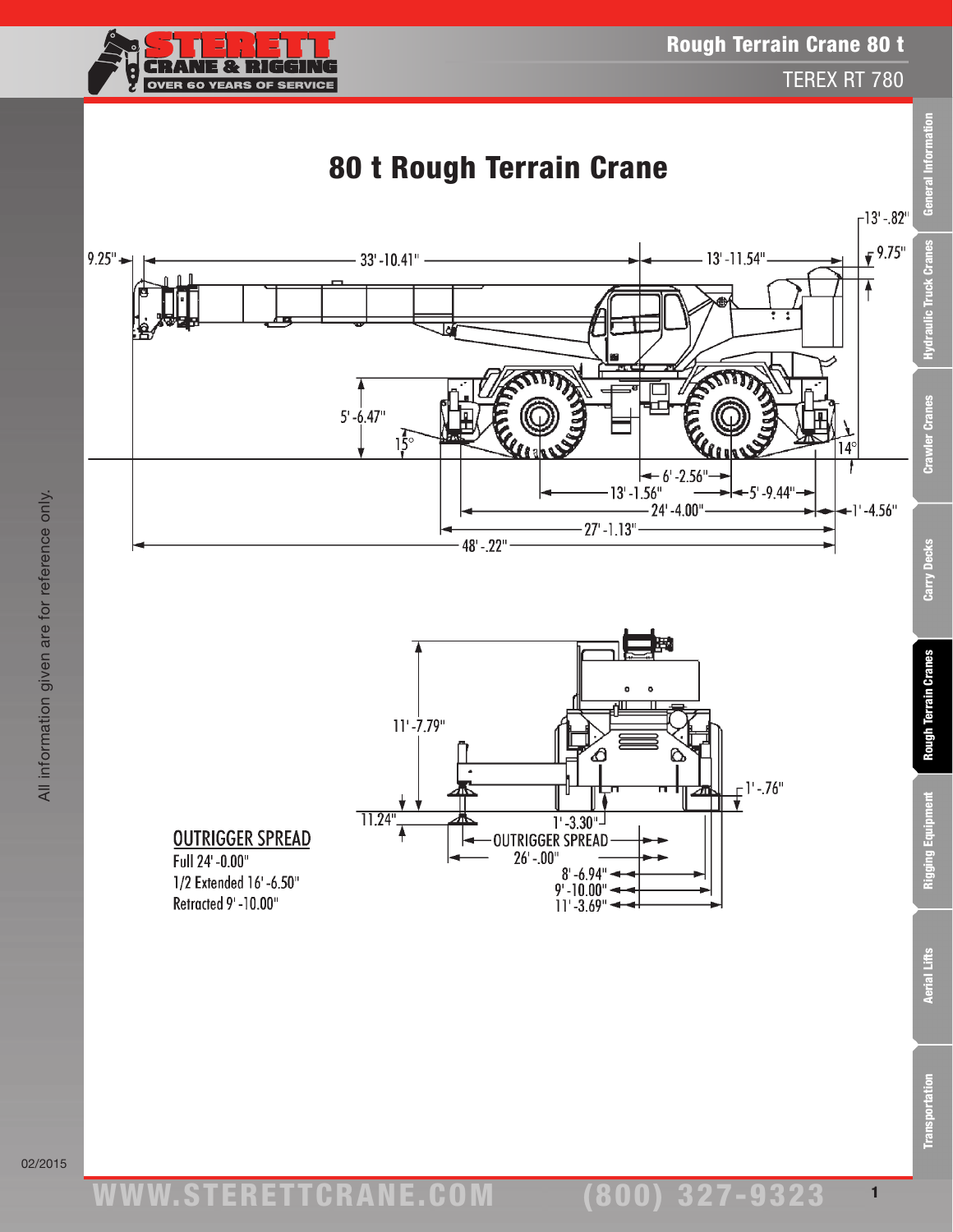## 80 t Rough Terrain Crane

## TEREX RT 780



General Information Transportation Aerial Lifts Rigging Equipment Rough Terrain Cranes Carry Decks Crawler Cranes Hydraulic Truck Cranes General Information Hydraulic Truck Cranes



(800) 327-9323 www.STERETTCRAnE.Com

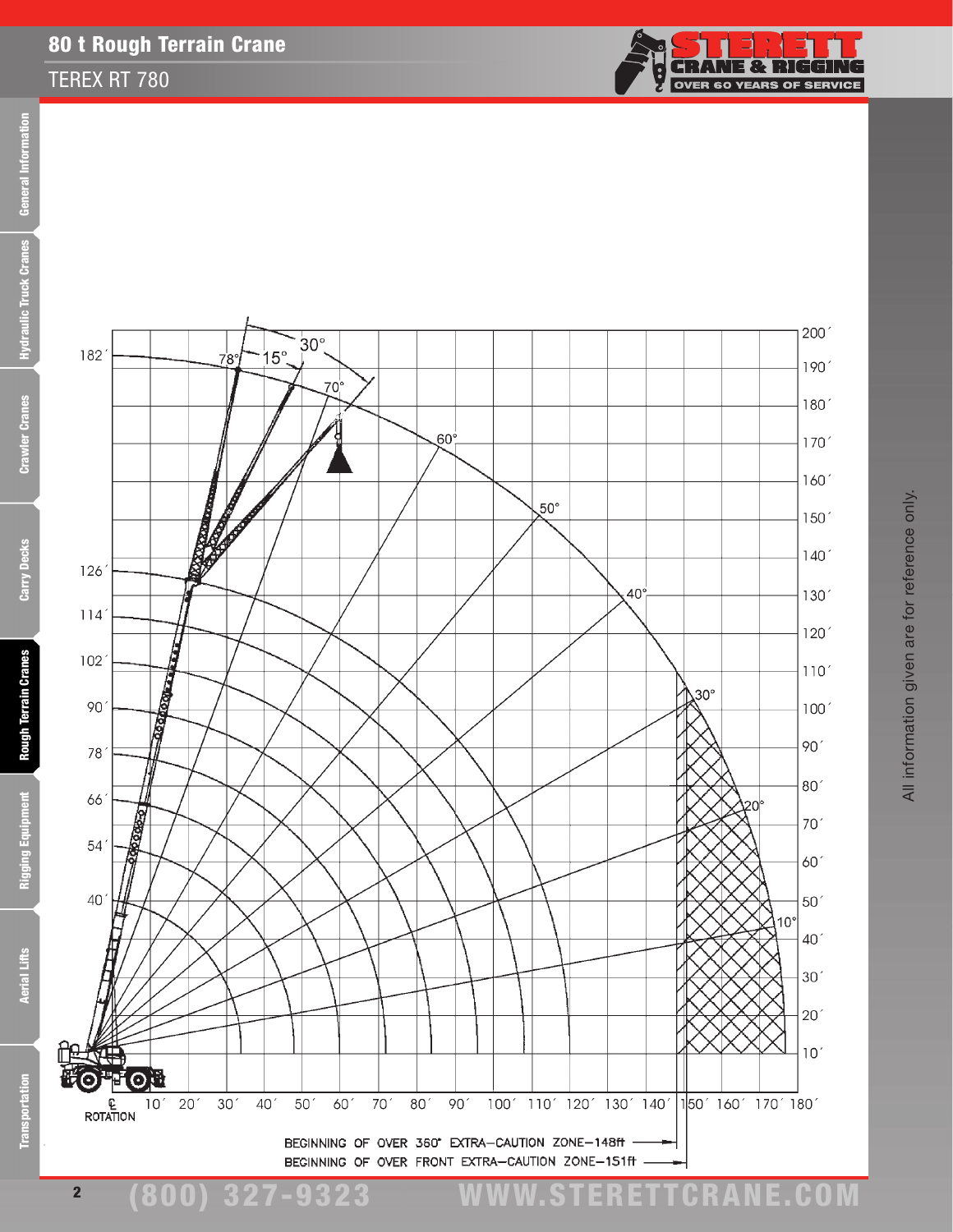|       |           |                                 |            | <b>Rough Terrain Crane 80 t</b> |                |             |       |                     |       |
|-------|-----------|---------------------------------|------------|---------------------------------|----------------|-------------|-------|---------------------|-------|
|       | :<br>2    | <b>OVER 60 YEARS OF SERVICE</b> |            |                                 |                |             |       | <b>TEREX RT 780</b> |       |
|       |           |                                 |            |                                 |                |             |       |                     |       |
|       |           |                                 | ≣≣≡        |                                 | ┑              | G           |       | 85                  |       |
|       | 40-126 ft |                                 | 15,200 lbs |                                 | 24'4"x24'      | $360^\circ$ |       | 85%                 |       |
|       |           |                                 |            |                                 |                |             |       |                     |       |
| ft    | 40        | 54                              | 66         | 78                              | 90             | 102         | 114   | 126                 | ft    |
| 10    | 160       | 102.5                           |            |                                 |                |             |       |                     | 10    |
| 12    | 125.6     | 102.5                           |            |                                 |                |             |       |                     | 12    |
| 15    | 108.8     | 100.5                           | 80.6       |                                 |                |             |       |                     | 15    |
| 20    | 84.7      | 85.3                            | 71.9       | 62.2                            | 56.2           |             |       |                     | 20    |
| 25    | 65.6      | 66.7                            | 64.8       | 55.7                            | 48             | 41.9        |       |                     | 25    |
| 30    | 49.2      | 50.5                            | 51         | 49.7                            | 41.7           | 36.4        | 31.5  |                     | 30    |
| 35    |           | 37.7                            | 38.2       | 38.5                            | 36.6           | 32.1        | 29.5  | 24.7                | 35    |
| 40    |           | 29.4                            | 29.9       | 30.2                            | 30.4           | 28.6        | 26.2  | 24.6                | 40    |
| 45    |           | 23.5                            | 24.1       | 24.4                            | 24.6           | 24.7        | 23.5  | 22.1                | 45    |
| 50    |           |                                 | 19.8       | 20.2                            | 20.3           | 20.5        | 20.6  | 20                  | 50    |
| 55    |           |                                 | 16.4       | 16.9                            | 17.1           | 17.2        | 17.3  | 17.4                | 55    |
| 60    |           |                                 |            | 14.2                            | 14.5           | 14.6        | 14.7  | 14.8                | 60    |
| 65    |           |                                 |            | 12.1                            | 12.3           | 12.5        | 12.6  | 12.7                | 65    |
| 70    |           |                                 |            | 10.3                            | 10.6           | 10.8        | 10.9  | 10.9                | 70    |
| 75    |           |                                 |            |                                 | $\overline{9}$ | 9.2         | 9.4   | 9.4                 | 75    |
| 80    |           |                                 |            |                                 | 7.7            | 7.9         | 8.1   | 8.2                 | 80    |
| 85    |           |                                 |            |                                 |                | 6.8         | 6.9   | 7.1                 | 85    |
| 90    |           |                                 |            |                                 |                | 5.8         | $6\,$ | 6.1                 | 90    |
| 95    |           |                                 |            |                                 |                | 4.9         | 5.1   | 5.2                 | 95    |
| 100   |           |                                 |            |                                 |                |             | 4.3   | 4.4                 | 100   |
| 105   |           |                                 |            |                                 |                |             | 3.6   | 3.7                 | 105   |
| 110   |           |                                 |            |                                 |                |             |       | 3.1                 | 110   |
| 115   |           |                                 |            |                                 |                |             |       | 2.5                 | 115   |
| 119.9 |           |                                 |            |                                 |                |             |       | $\overline{2}$      | 119.9 |

**General Information** 

**Hydraulic Truck Cranes** 

**Crawler Cranes** 

Carry Decks

**Rough Terrain Cranes** 

02/2015